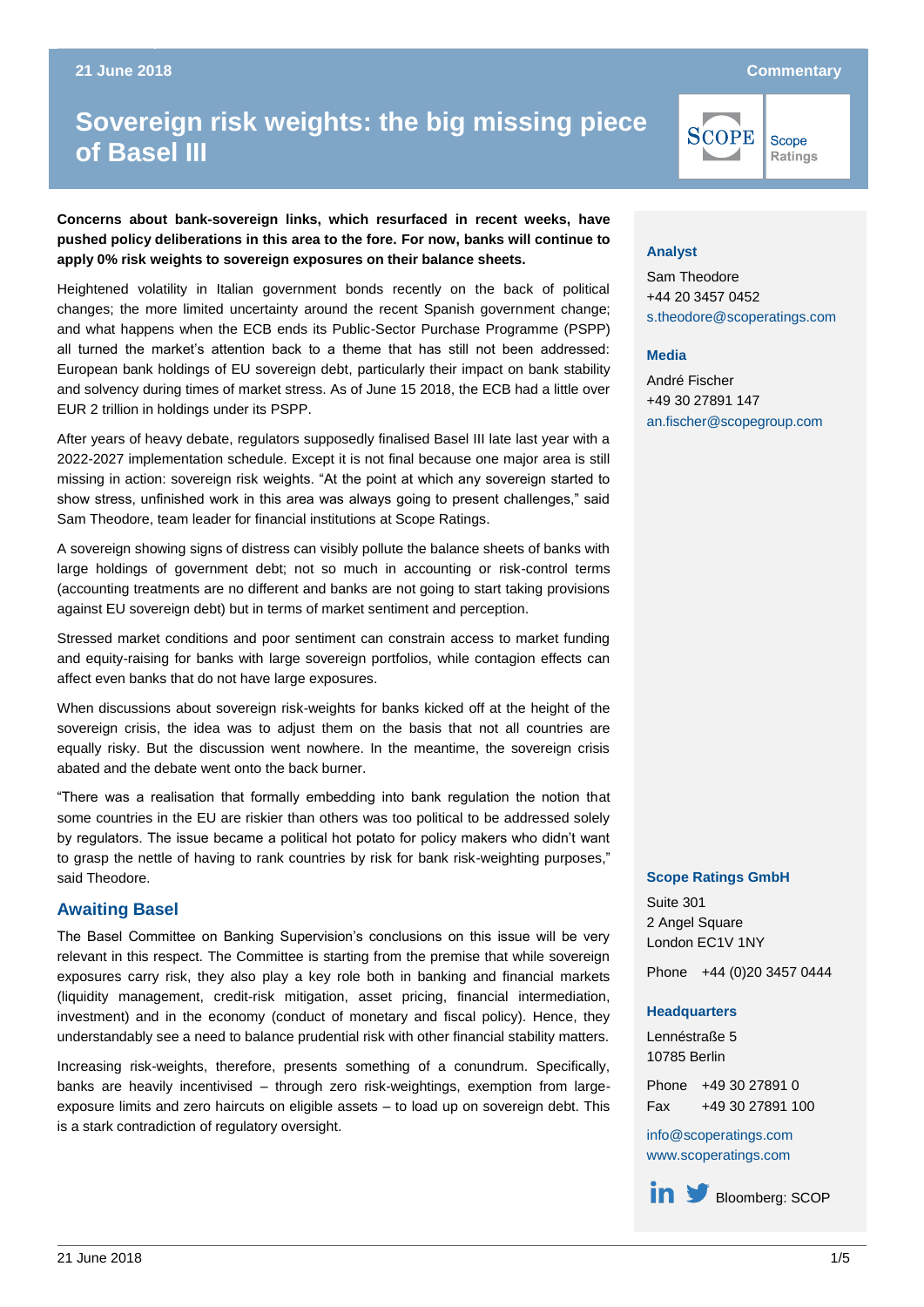

Level 1 assets for Liquidity Coverage Ratio purposes, for example, include marketable securities representing claims on or guaranteed by sovereigns, central banks, PSEs, the BIS, IMF, ECB, European Community, or MDBs *that are assigned a zero risk-weight under the Basel II Standardised Approach for credit risk*. (Scope italics).

"The new liquidity regulations have boosted this aspect as they require large cushions of High-Quality Liquid Assets, whose main component is sovereign exposures. And not surprisingly most banks tend to have the bulk of their sovereign portfolios in debt of their home country. The size of cross-border portfolios even of large international banks is much reduced since the crisis," said Theodore.

Banks are being encouraged to break home-country bias through asset diversification. Banking Union and Capital Markets Union, as well as a probably unreachable eurozonewide deposit-protection scheme, are often put up as potential solutions. Pushing European banks to reduce heavy home-country bias in their holdings of government bonds in favour of a more diversified pan-regional portfolio approach remains an uphill battle, however. And in practice forcing sovereign portfolio diversification may have a perverse effect, as non-domestic holders typically exit first once distress hits away from home.

"The reality is, after the crisis we have less of a single market than in the years before it. Banking is still conducted along national lines, and operating frameworks vary from country to country. Banks switching their modus operandi and carrying out activities along EU lines is still aspirational. A global capital market, with components that are already working, and the EU single market are different things," said Theodore.

# **Are the proposals workable?**

The Basel Committee on Banking Supervision proposed three sets of broad ideas in its December 2017 discussion paper. The first set would remove the internal ratings-based framework for sovereign exposures; introduce positive standardised risk weights for sovereign exposures held in banking and trading books based on a look-up table (removing national discretion to apply preferential risk weights for sovereign exposures denominated and funded in the domestic currency of the issuer); and amend the creditrisk mitigation framework (removing national discretion to set a zero haircut for certain sovereign repo-style transactions).

The look-up table would lay out risk-weights for exposures to a sovereign entity. These would vary based on the external credit rating of the sovereign entity or using the OECD's Country Risk Classification (CRC) score.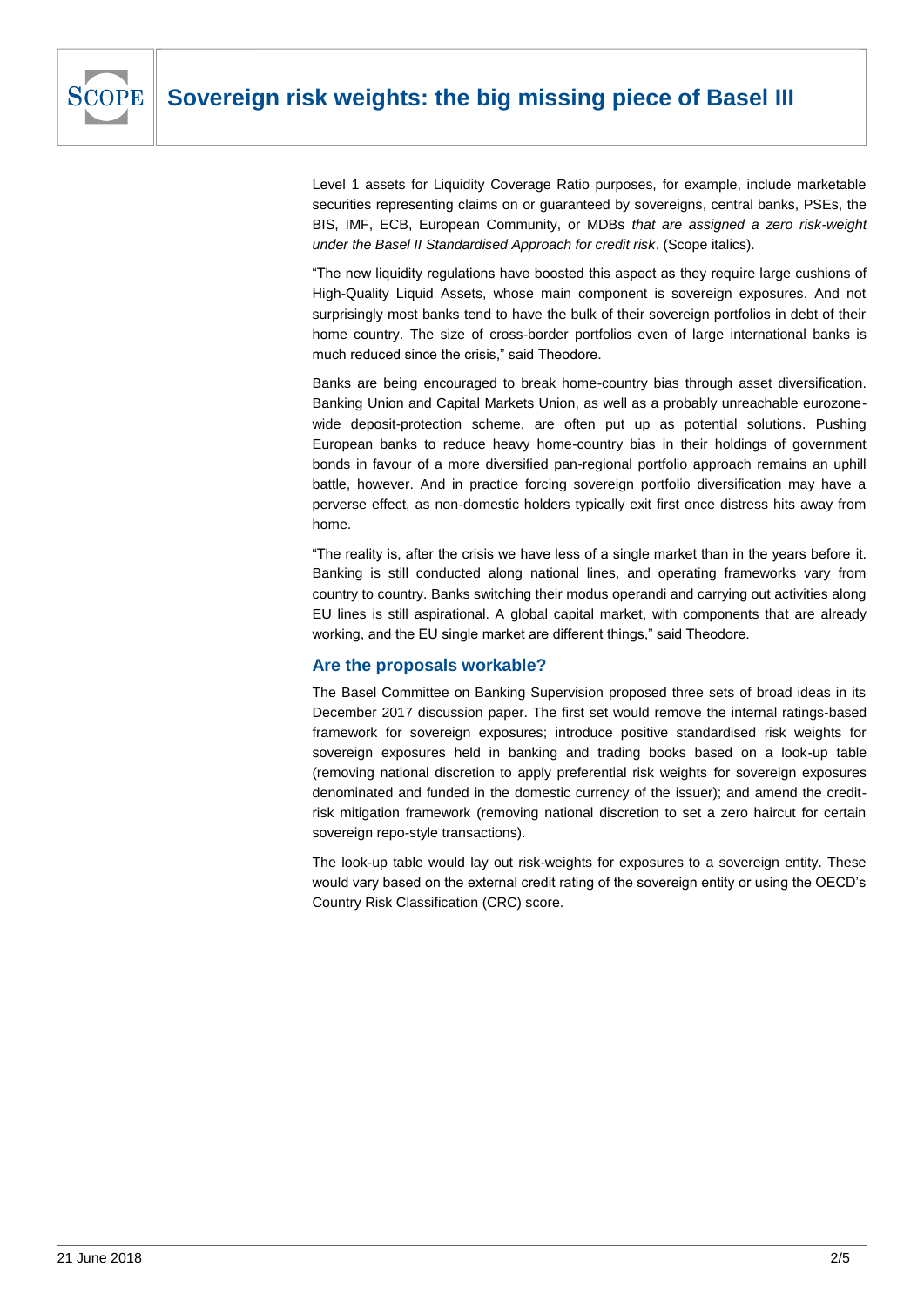| <b>External rating</b>                                       | <b>Triple A to</b><br><b>Single A</b><br>minus | <b>Triple B plus to Triple B</b><br>minus | <b>Below Triple B minus and unrated</b> |  |  |  |
|--------------------------------------------------------------|------------------------------------------------|-------------------------------------------|-----------------------------------------|--|--|--|
| <b>OECD CRC</b>                                              | $0 - 2$                                        | 3                                         | 4-7 and no classification               |  |  |  |
| <b>Central bank exposures (a)</b>                            | 0%                                             |                                           |                                         |  |  |  |
| <b>Domestic-currency central</b><br>government exposures (b) | $[0-3]%$                                       | $[4-6]\%$                                 | $[7-9]\%$                               |  |  |  |
| <b>Foreign-currency central</b><br>government exposures (c)  | 10%                                            | 50%                                       | 100%                                    |  |  |  |
| Other sovereign entities (d)                                 | 25%                                            | 50%                                       | 100%                                    |  |  |  |

## **Table 1 Example of standardised risk-weights for sovereign exposures**

(a) Defined as exposures to central banks denominated and funded in domestic currency and exposures to central banks in jurisdictions where monetary policy is centred on the exchange rate. Other central bank exposures (e.g. equity exposures to a central bank) should be treated as domestic or foreign-currency central government exposures, depending on the denomination and funding of the currency

(b) Domestic-currency exposures defined as exposures that are denominated and funded in the currency of the sovereign entity. Includes domestic-currency other sovereign exposures which meet the equivalence criteria (autonomy or support) and international organisations and MDBs that are currently subject to a 0% risk-weight. Banks should use the rating of the other sovereign entity if the "autonomy" criteria are met. Banks should use the rating of the central government or autonomous subnational government if the "support" criteria are met.

(c) Includes foreign-currency other sovereign exposures which meet the equivalence criteria (autonomy or support). Banks should use the rating of the other sovereign entity if the "autonomy" criteria are met. Banks should use the rating of the central government if the "support" criteria are met

(d) When rated, based on the rating of the sovereign entity or its central government (whichever results in the higher risk-weight).

Source: Basel Committee on Banking Supervision

To reduce mechanistic reliance on external credit ratings, Basel suggested banks could be required to perform detailed risk due-diligence on their exposures to sovereign counterparties (which could result in a higher risk-weights than implied by the rating/CRC). The Committee also discussed non-rating indicators, such as macroeconomic and fiscal variables, and/or credit aggregates.

As a second stream, the Committee discussed whether to maintain sovereign exemptions from the large exposures limit of 25% of a bank's Tier 1 capital, or to consider alternative methods to prevent banks from having heavily-concentrated exposures to individual sovereigns. One method would be to impose marginal risk weight add-ons based on the degree of a bank's concentration to a sovereign relative to its Tier 1 capital.

#### **Table 2 Example of marginal risk-weight add-on table for sovereign exposures**

| <b>Exposure to group of connected sovereign</b><br>counterparties (% of Tier 1 capital) |    | $\vert$ < 100%   100-150% |    | 150-200% 200-250% | 250-300% | $\sim$ 300% |
|-----------------------------------------------------------------------------------------|----|---------------------------|----|-------------------|----------|-------------|
| <b>Marginal risk-weight add-on</b>                                                      | 0% | 5%                        | 6% | 9%                | 15%      | 30%         |

Source: Basel Committee on Banking Supervision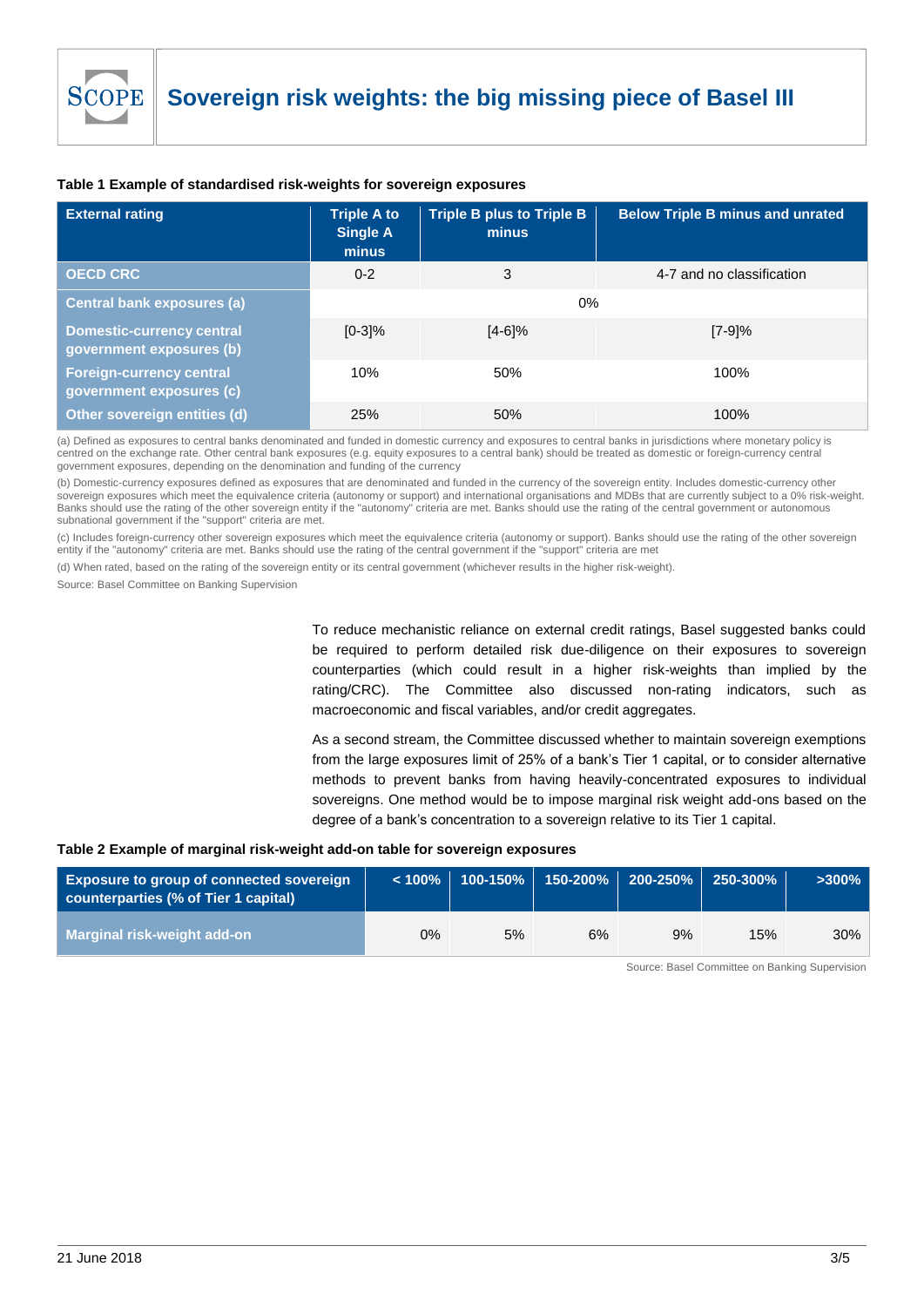

### **Table 3 Example of marginal risk weight add-on approach**

| <b>Sovereign exposures</b>                                             | <b>Units</b> | <b>Scope of</b><br>sovereign<br>counterparties | <b>Sovereign</b><br><b>exposures</b><br>(% of Tier 1) | <b>Marginal</b><br>risk-weight add-on                                                                                            |  |
|------------------------------------------------------------------------|--------------|------------------------------------------------|-------------------------------------------------------|----------------------------------------------------------------------------------------------------------------------------------|--|
| <b>Tier 1 capital resources</b>                                        | 100          |                                                |                                                       |                                                                                                                                  |  |
| <b>Central government A</b>                                            | 120          | ✓                                              | $(120+30)/100 = 150%$                                 | 0% for first 100 units                                                                                                           |  |
| <b>Sovereign A entities meet</b><br>"support" equivalence criteria     | 30           |                                                |                                                       | 5% for subsequent 50 units<br>Effective average risk-weight<br>add-on of 1.67%                                                   |  |
| <b>Sovereign A entities meet</b><br>"autonomy" equivalence<br>criteria | 150          | ✓                                              | $150/100 = 150%$                                      | 0% for first 100 units<br>5% for subsequent 50 units<br>Effective average risk-weight<br>add-on of 1.67%                         |  |
| <b>Central government B</b>                                            | 200          | ✓                                              | $200/100 = 200%$                                      | 0% for first 100 units<br>5% for next 50 units<br>6% for subsequent 50 units<br>Effective average risk-weight<br>add-on of 2.75% |  |

Source: Basel Committee on Banking Supervision

The third set of ideas related to Pillar 2 and Pillar 3 treatments. For Pillar 2 (supervisory review), this related to guidance on monitoring, stress testing and supervisory responses to mitigating sovereign risk. Pillar 3 (disclosure) ideas related to disclosure requirements regarding banks' exposures and risk-weighted assets of different sovereign entities by jurisdiction, currency and accounting classification.

"What has been suggested makes sense. Regulators do need to discourage banks from holding excessive amounts of bonds of their domestic sovereigns. The only viable way of doing this is to impose higher risk-weights, either from the get-go or, more realistically, via gradual increases if exposures go above a certain percentage of a bank's capital. With proper calibration, the economics of excessive single-sovereign exposures -become less evident," said Theodore.